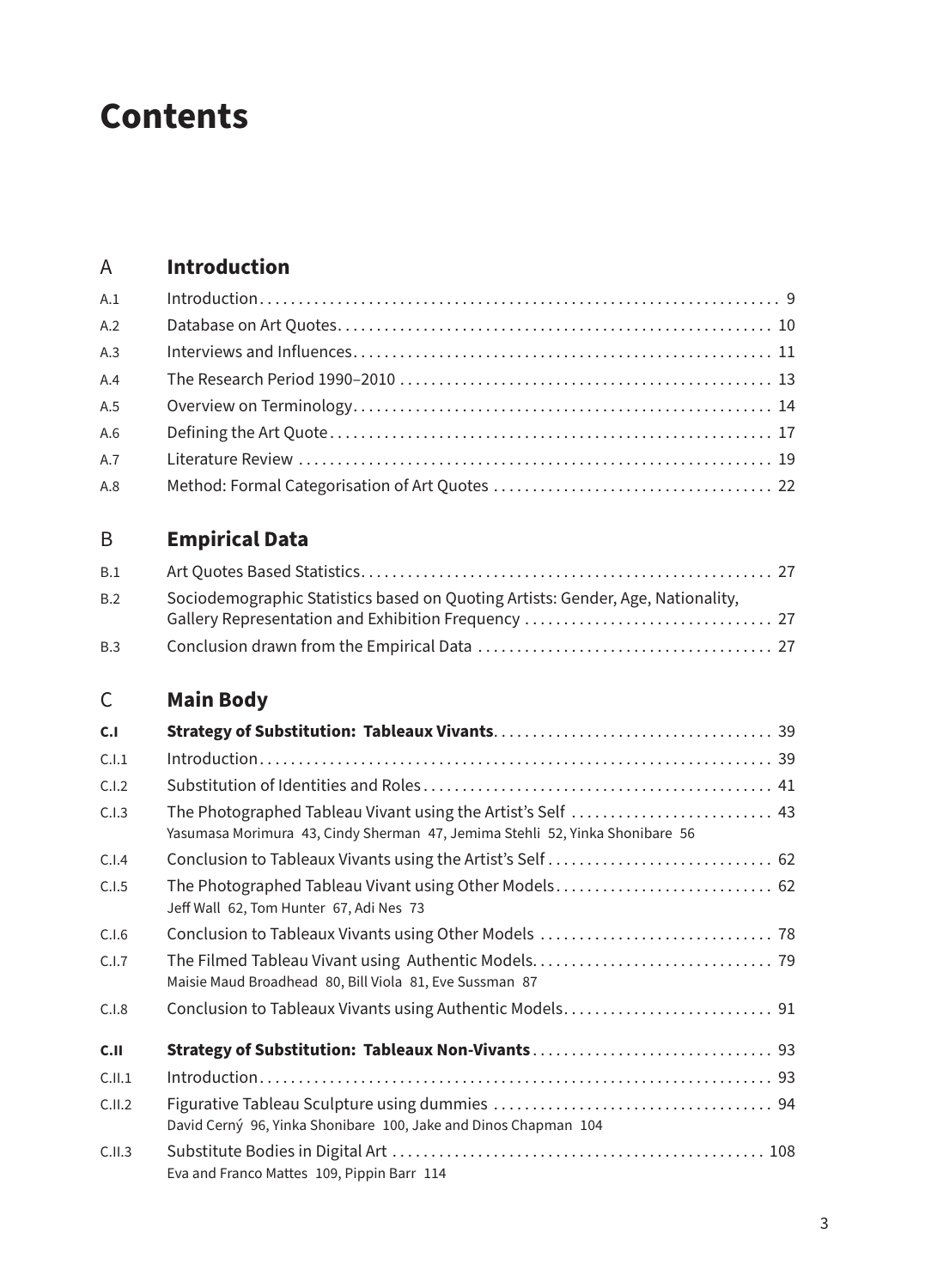#### Contents

| C.I.I.4 | Kehinde Wiley 119, John Currin 123, Glenn Brown 127                                                                                                        |
|---------|------------------------------------------------------------------------------------------------------------------------------------------------------------|
| C.II.5  |                                                                                                                                                            |
| C.III   |                                                                                                                                                            |
| C.III.1 | $Introduction \dots 135$                                                                                                                                   |
| C.III.2 | Liane Lang 137, Elmgreen & Dragset 143                                                                                                                     |
| C.III.3 | Overall Additions on watercolours, etchings and prints  150<br>Jake and Dinos Chapman 151, Francesco Vezzoli 160                                           |
| C.III.4 | Nusra Latif Qureshi 166, Arnulf Rainer 170, Pipilotti Rist 175                                                                                             |
| C.III.5 |                                                                                                                                                            |
| C.IV    |                                                                                                                                                            |
| C.IV.1  | $Introduction \dots 183$                                                                                                                                   |
| C.IV.2  | Kris Martin 185, Sophie Calle 190, Ruth Claxton 196, Douglas Gordon 202                                                                                    |
| C.IV.3  | Suzanne Bocanegra 208, Nikolaus Gansterer and Wietske Maas 212, Mat Collishaw 216                                                                          |
| C.IV.4  |                                                                                                                                                            |
| c.v     |                                                                                                                                                            |
| C.V.1   |                                                                                                                                                            |
| C.V.2   | Strategy of Multiplication using manual, mechanical and digital reproduction  224<br>Francis Alÿs 225, Claudia Angelmaier 228, Michael Mandiberg 233       |
| C.V.3   |                                                                                                                                                            |
| C.V.4   |                                                                                                                                                            |
| C.V.5   | Strategy of Combination using Tableaux Vivants and Tableaux Non-Vivants  240<br>Wang Qingsong 240, Elmgreen & Dragset 248, Dominique Gonzalez-Foerster 252 |
| C.V.6   |                                                                                                                                                            |
| D       |                                                                                                                                                            |
| D.1     |                                                                                                                                                            |
| D.2     |                                                                                                                                                            |
| D.3     |                                                                                                                                                            |
| D.4     |                                                                                                                                                            |
| D.5     |                                                                                                                                                            |
| Е       | <b>Interviews</b>                                                                                                                                          |
|         |                                                                                                                                                            |
|         |                                                                                                                                                            |
|         |                                                                                                                                                            |

Glenn Brown . . 301